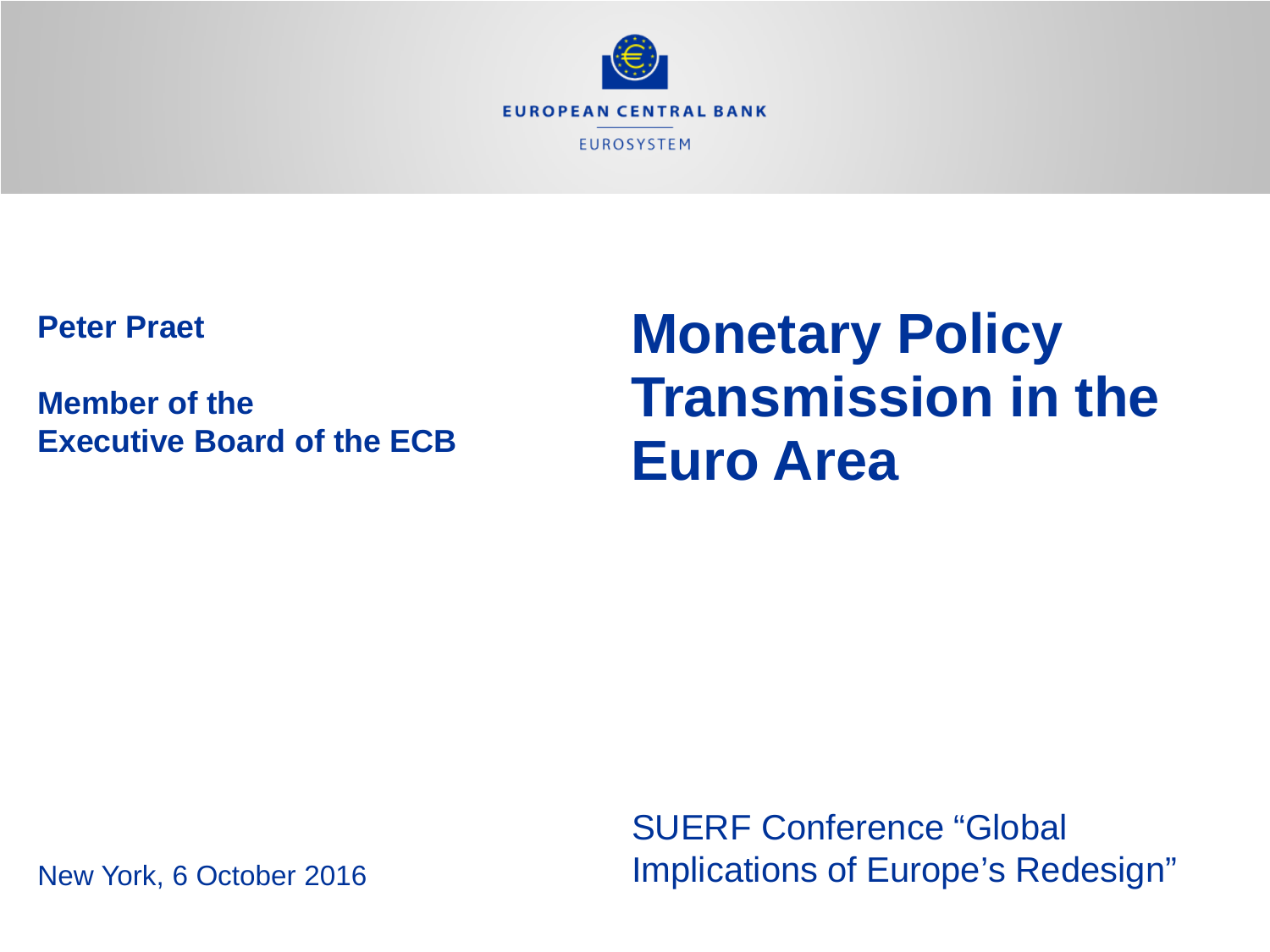## Inflation has been steadily below norm in protracted slump

### **Euro area HICP inflation**

*(year-on-year percent change)*

**Real GDP** *(Index, 1999Q1=100)*



*Sources: Thomson Reuters, Eurostat, ECB calculations. Latest observation: September 2016 for HICP with September 2016 as flash estimate of HICP and 30 September 2016 for swap-implied inflation path.*



*Sources: Eurostat, BEA, Cabinet Office, ECB calculations. Notes: horizontal dotted lines represent pre-crisis peak real GDP level. Latest observation: 2016 Q2.*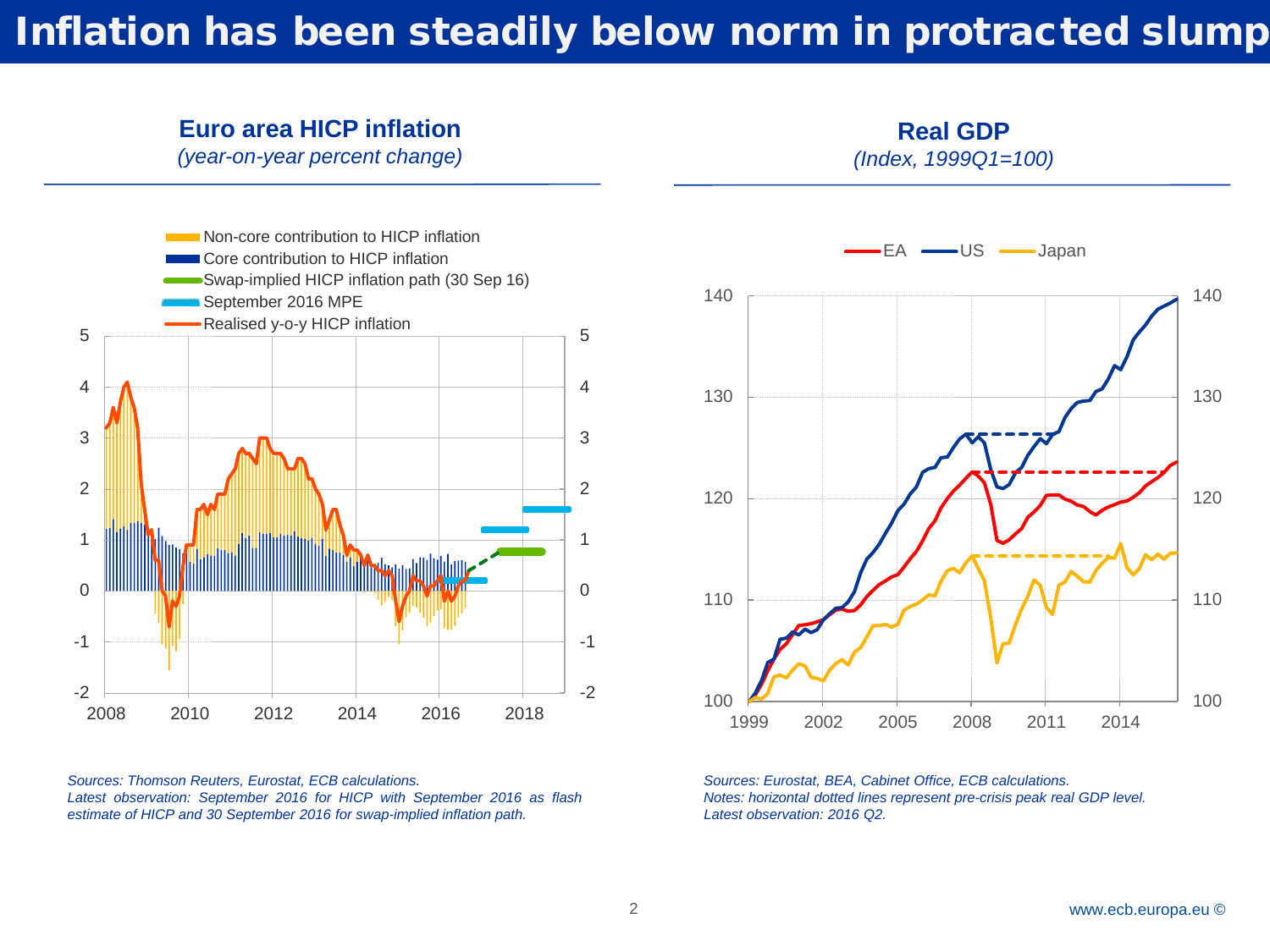## Eurosystem balance sheet developments

**Eurosystem balance sheet composition** *(EUR billions)*



*Source: ECB Latest observation: 23 September 2016.*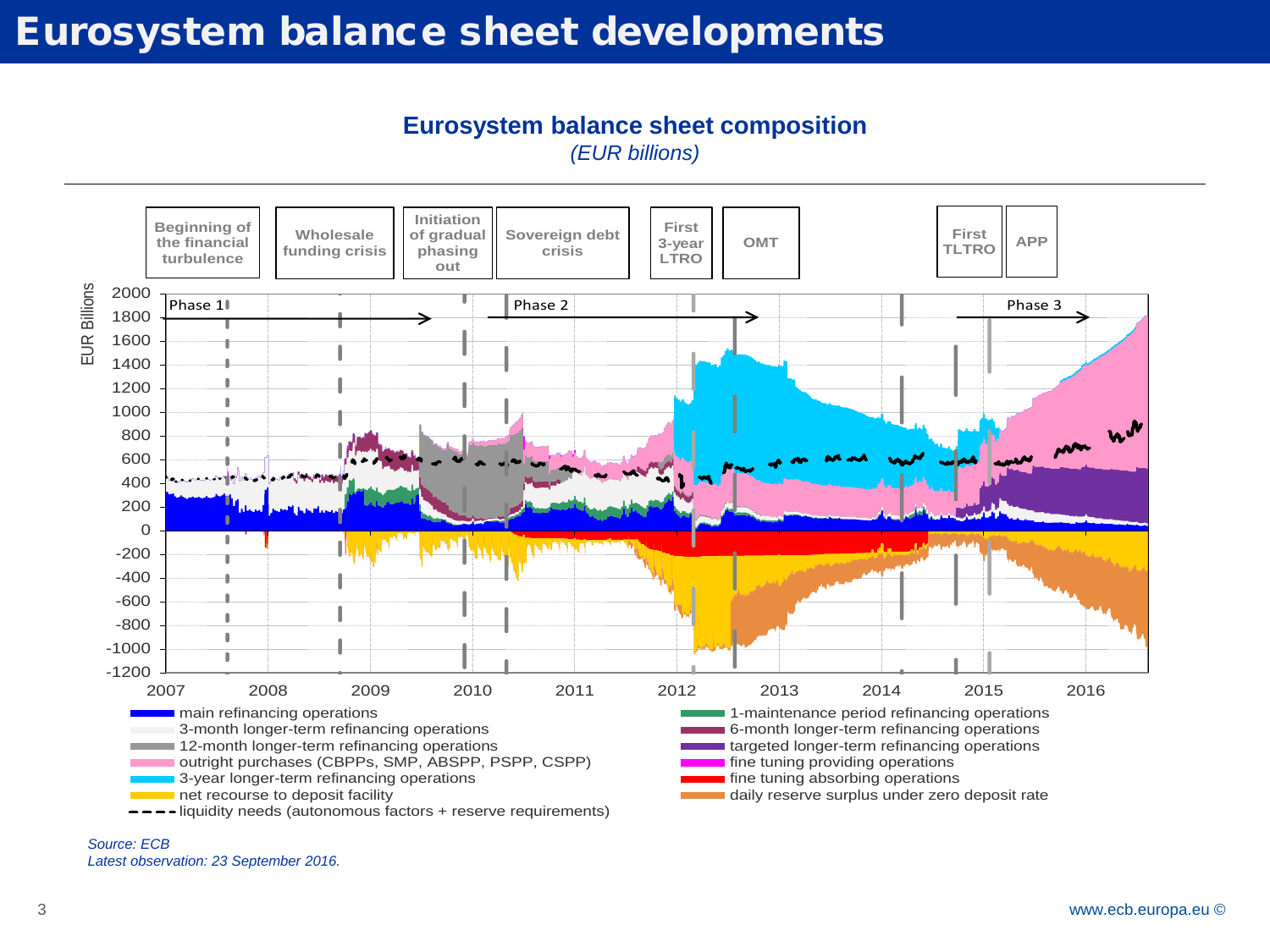## Source of NFCs' financing in the Euro Area and the US

### **Share of bank and non-bank financing in total non-financial corporation financing**

*(cumulated transactions, percentages)*



*Source: ECB, Federal Reserve System. Notes: Calculations are based on cumulated transactions since 2002. Latest observation: Q1 2016.*

### **Shares in total external financing based on outstanding amounts** *(percentages)*



#### *Sources: ECB.*

*Notes: The share of MFI loans is significantly higher than that of debt securities. The share of quoted equity is broadly the same as that of MFIs. This relatively high share is explained by valuation effects, due to increases in share prices. Unquoted shares and other equity has the highest share in total external financing. It includes retained earnings of NFCs. Latest observation: Q1 2016.*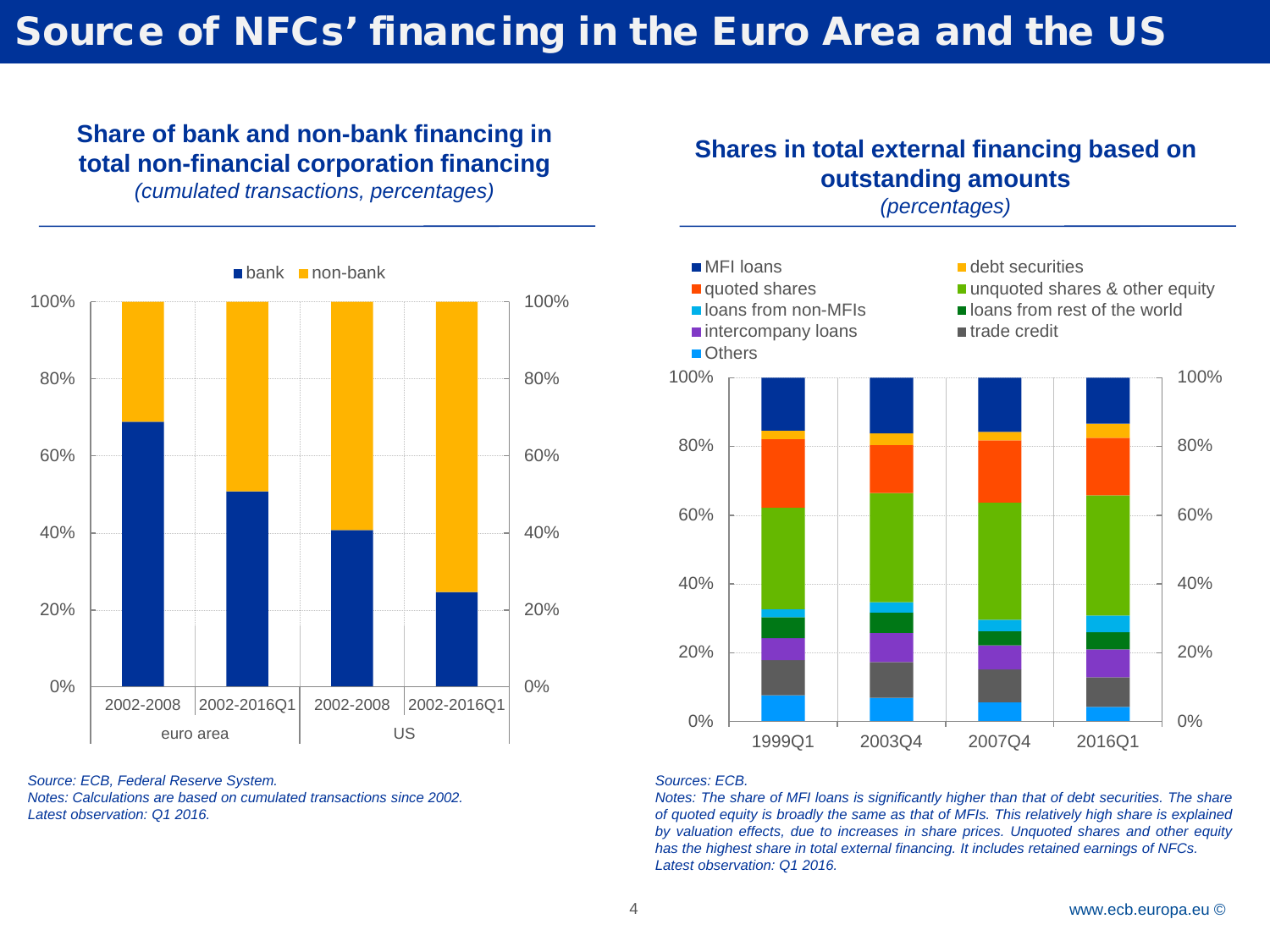## Exceptional pass-through via the bank lending channel

### **Bank lending rates on loans for non-financial corporations**

*(percentages per annum; three-month moving averages)*



#### *Source: ECB.*

*Notes: The indicator for the total cost of lending is calculated by aggregating shortand long-term rates using a 24-month moving average of new business volumes. Latest observation: August 2016.*

### **Interest rate pass-through from reference rates to cost of borrowing for NFCs (May 2014 – August 2016)**

*(basis points)*



#### *Sources: ECB.*

*Notes: The date of May 2014 was selected as it immediately precedes the ECB's announcement of some monetary policy measures taken to enhance the functioning of the monetary policy transmission mechanism on 5 June 2014 (announcement of the modalities of TLTROs and intensification of preparatory work related to outright purchases of ABS). Reference rates are monthly averages. Latest observation: August 2016*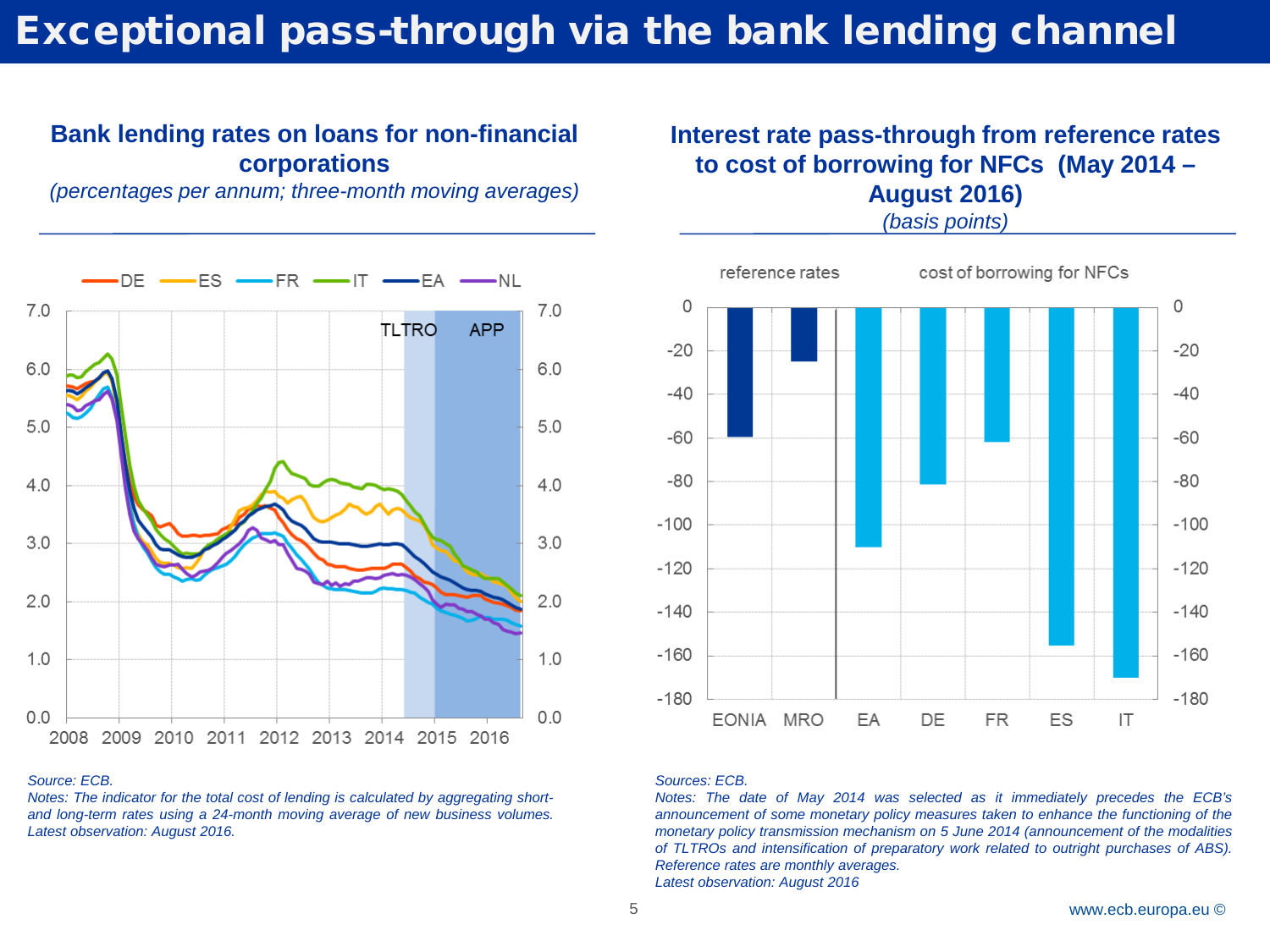## Impact on lending rates for NFCs

### **Composite lending rates for NFCs: distribution of individual MFIs in vulnerable countries**

*(percentages per annum)*



#### *Source: ECB (IMIR).*

*Notes: The figure reports the density approximation of the lending rate distributions in three different periods (September 2011, June 2014 and June 2016). Vulnerable countries: 92 MFIs from IT, ES, PT, IE.*

### **Composite lending rates for NFCs: distribution of individual MFIs in less vulnerable countries**

*(percentages per annum)*



#### *Source: ECB (IMIR).*

*Notes: The figure reports the density approximation of the lending rate distributions in three different periods (September 2011, June 2014 and June 2016). Other countries: 142 MFIs from DE, AT, FR, BE, NL.*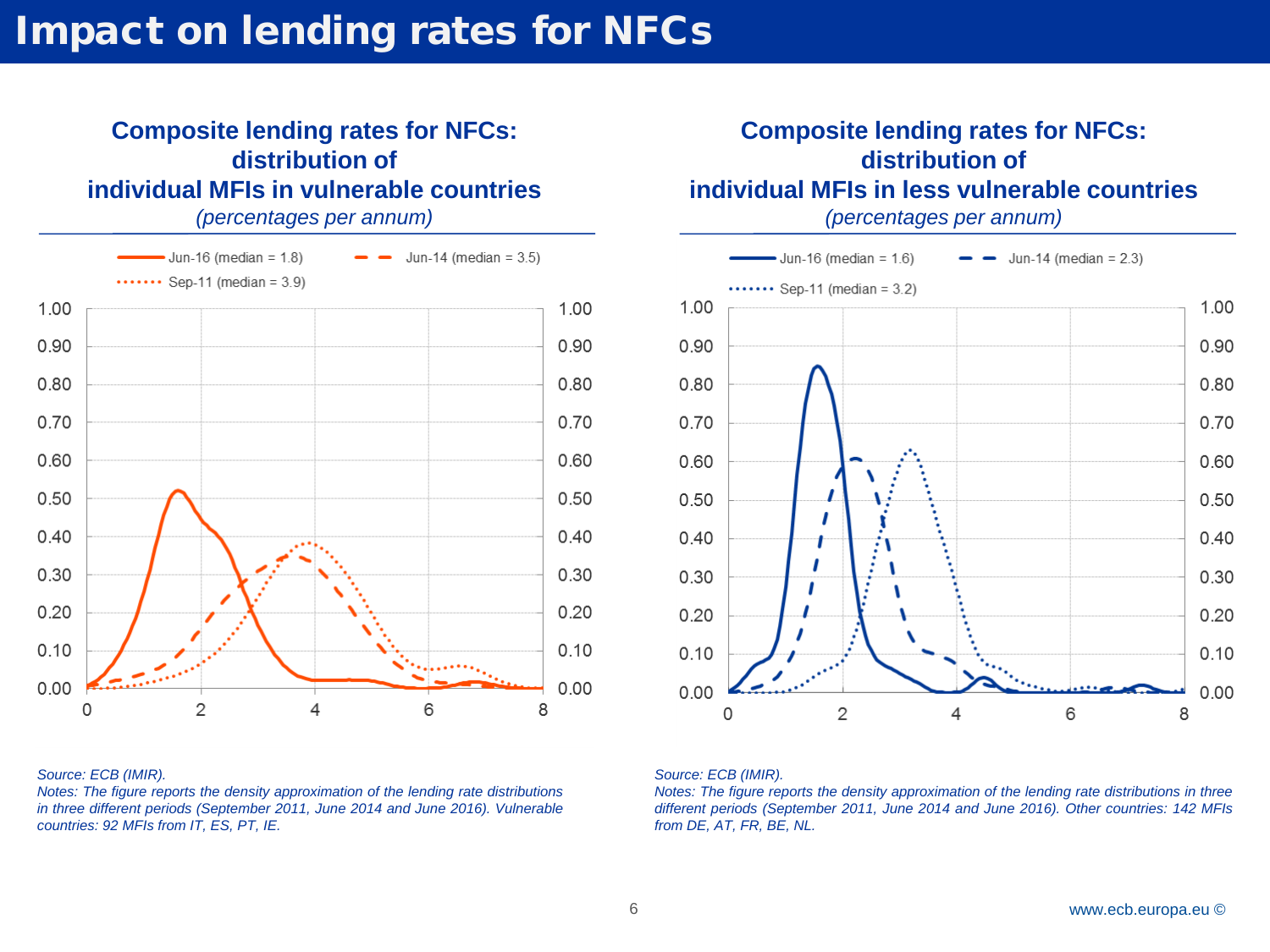## **Credit growth in the Euro Area**

### **MFI loans to non-financial corporations in selected euro area countries**

*(annual percentage changes)*

2007 2008 2009 2010 2011 2012 2013 2014 2015 2016

Country dispersion

**ES** 

 $\cdot$ IT

 $-EA$ 

### **MFI loans to households in selected euro area countries**  *(annual percentage changes)*

·DE

 $-FR$ 

 $-NI$ 



#### *Source: ECB.*

40

30

20

10

0

 $-10$ 

 $-20$ 

*Notes: Adjusted for loan sales, securitisation and notional cash pooling. The cross-country dispersion is calculated on the basis of minimum and maximum values using a fixed sample of 12 euro area countries. Latest observation: August 2016.*

40

30

20

 $10$ 

Ω

 $-10$ 

 $-20$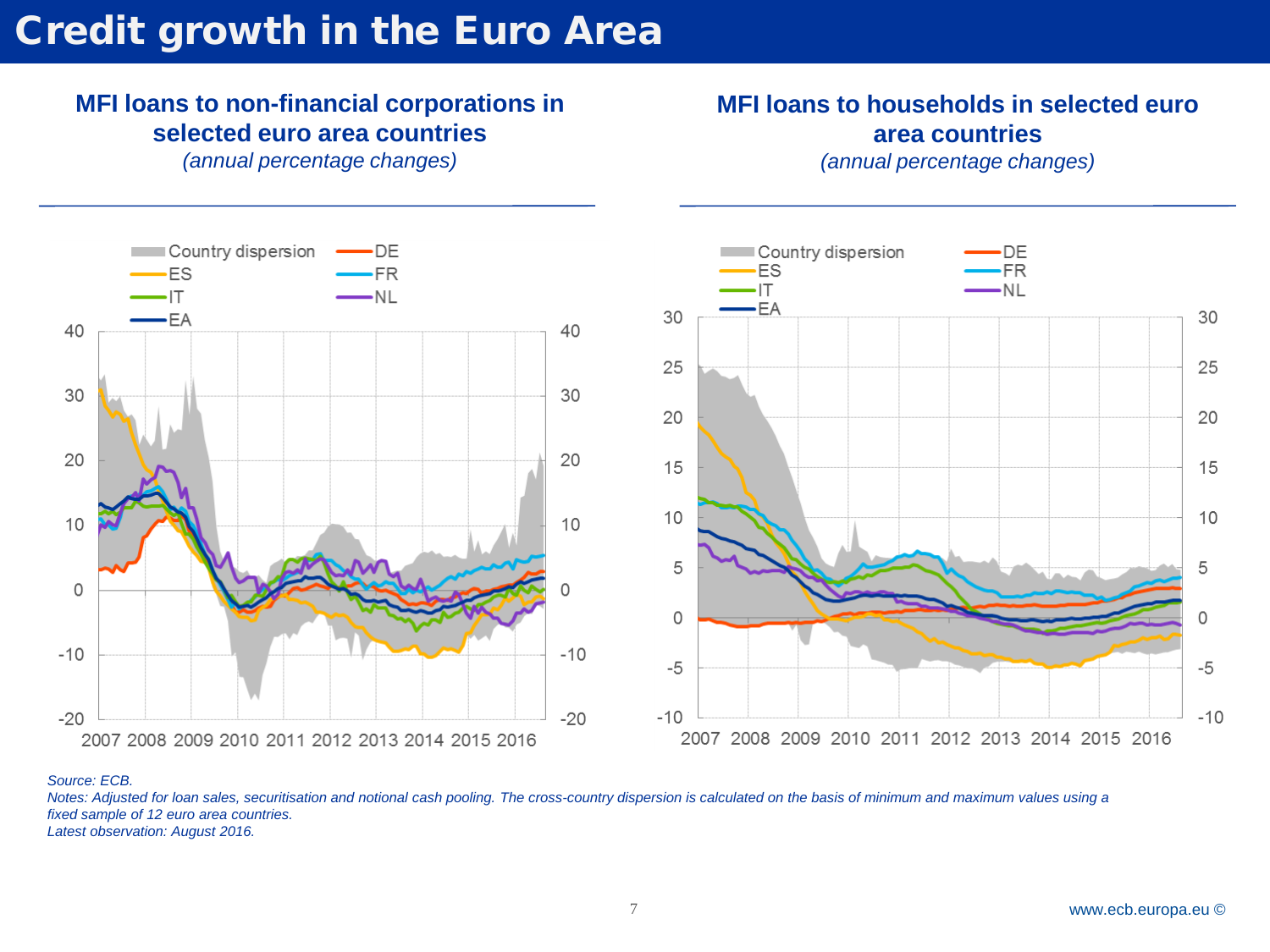## APP & NIRP reinforce bank lending channel

### **Purposes for which euro area banks use the additional liquidity from the expanded APP and impact on margins**

*(LHS: average percentages of respondents per category; RHS: net percentages of respondents)*

### **Impact of the negative DFR on banks' net interest margin and bank lending**

*(net percentage of respondents; over the past and next six months)*



#### $Apr-16$  $\blacksquare$  expect.



#### *Source: ECB (BLS).*

*Notes: Increased liquidity from APP refers to both increased liquidity from sales of marketable assets and/or from increased customers' deposits. Sum of contributed somewhat and considerably to this purpose.*

#### *Source: ECB (BLS).*

*Notes: The net percentages are defined as the difference between the sum of the percentages for "increased considerably" and "increased somewhat" and the sum of the percentages for "decreased somewhat" and "decreased considerably". The results shown are calculated as a percentage of the number of banks which did not reply "not applicable".*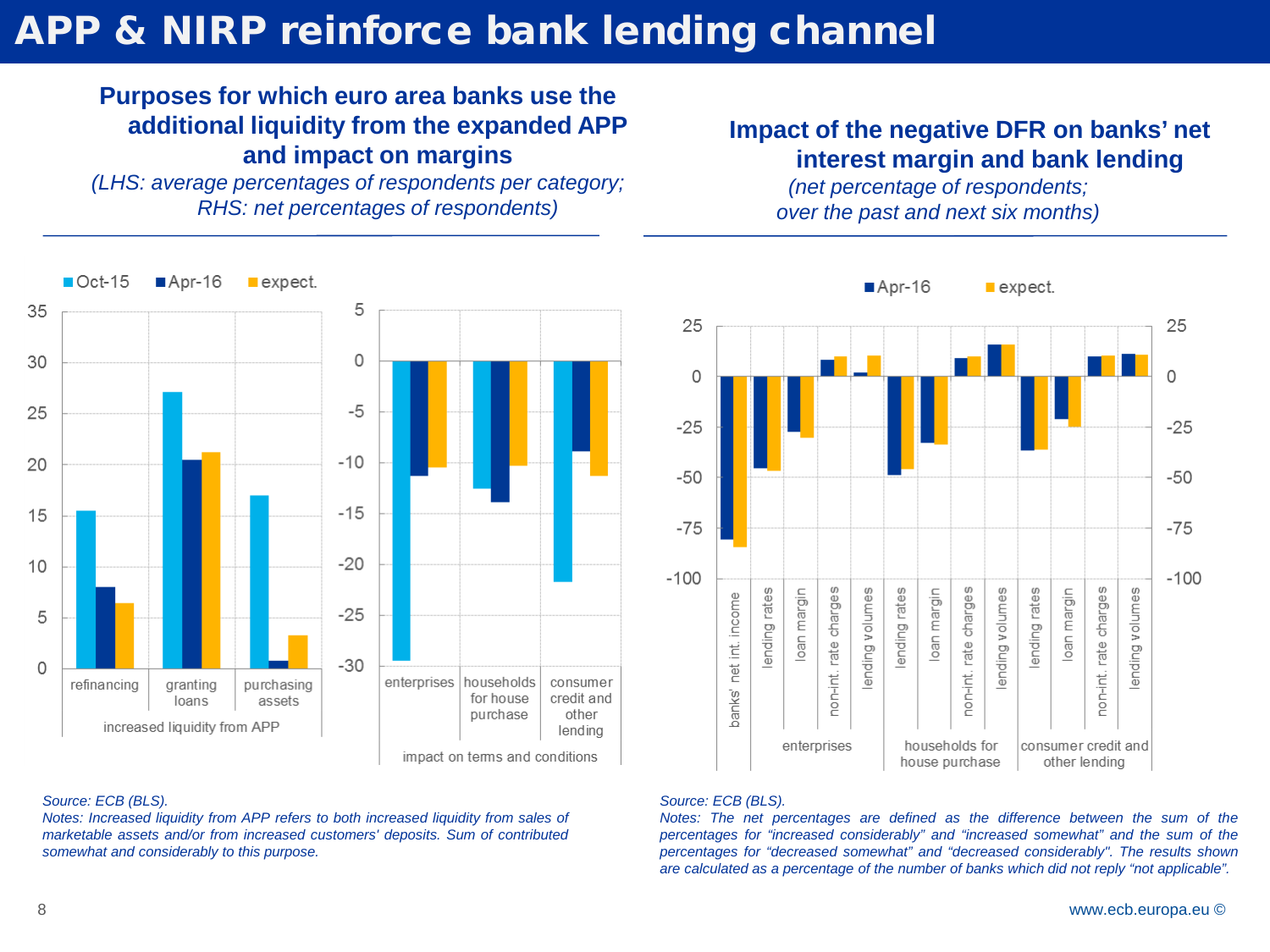## Impact of non-standard measures on lending margins

**Banks' liquidity position, competitive pressures and lending margins for loans to enterprises by TLTRO participation** *(unweighted net percentages)*

**Model-based decomposition of change in median loan-deposit margin for June 2014 to July 2016** *(percentage points)*



#### *Source: ECB, BLS.*

*Notes: Based on unweighted individual data. Net percentages for banks indicating their participation in at least one of the TLTROs and other reporting banks. Evidence on TLTRO participation refers to the results of the September 2015, January 2015, July 2015, January*  2016 and July 2016 BLS. Selected factors contributing to changes in credit standards as well *as changes in margins refer to loans to enterprises.*



*Sources: ECB, ECB estimates.*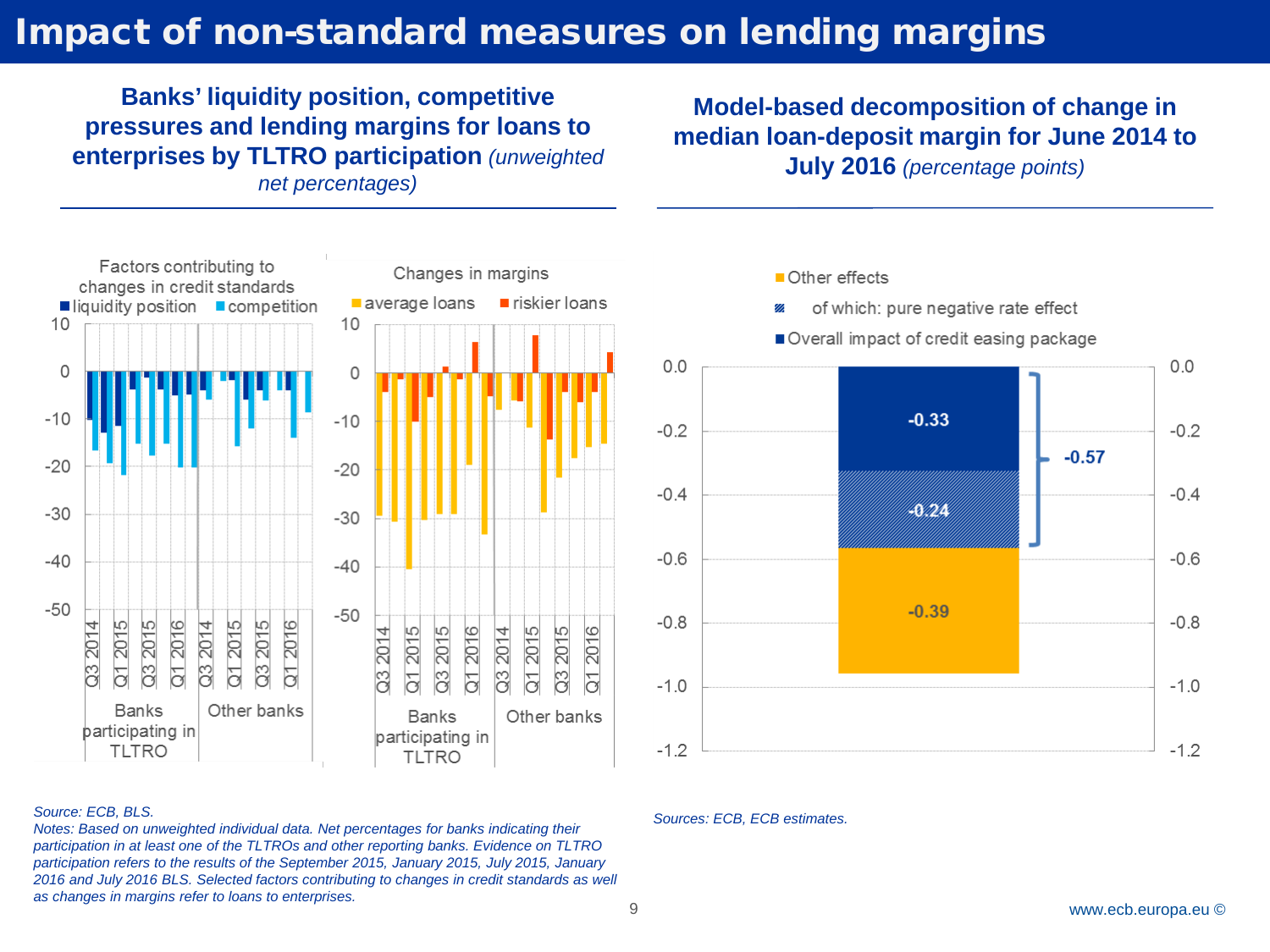## Survey evidence: Impact on lending conditions

### **Improvement of past and future TLTROs on credit standards (CS) for loans and on credit terms and conditions (T&C)**

*(percentage of respondents)*



#### *Source: ECB (BLS).*

*Notes: "Past TLTROs" refer to all TLTROs which took place up until the specified survey round; likewise, "future TLTROs" refer to operations beyond this point. Values displayed in the chart are the sum of the percentage of banks responding "has contributed or will contribute considerably to easing credit standards/terms and conditions" and "has contributed or will contribute somewhat to easing credit standards/terms and conditions".*

### **Improvement of the expanded APP on bank lending**

*(net percentage of respondents; over the past and next six months)*



#### *Source: ECB (BLS).*

*Notes: The net percentages are defined as the difference between the sum of the percentages for "tightened considerably" and "tightened somewhat" and the sum of the percentages for "eased somewhat" and "eased considerably". The results shown are calculated as a percentage of the number of banks which did not reply "not applicable". The timescale in the legend refers to the respective BLS survey rounds. "expect." stands for expectations that banks provided in the current round.*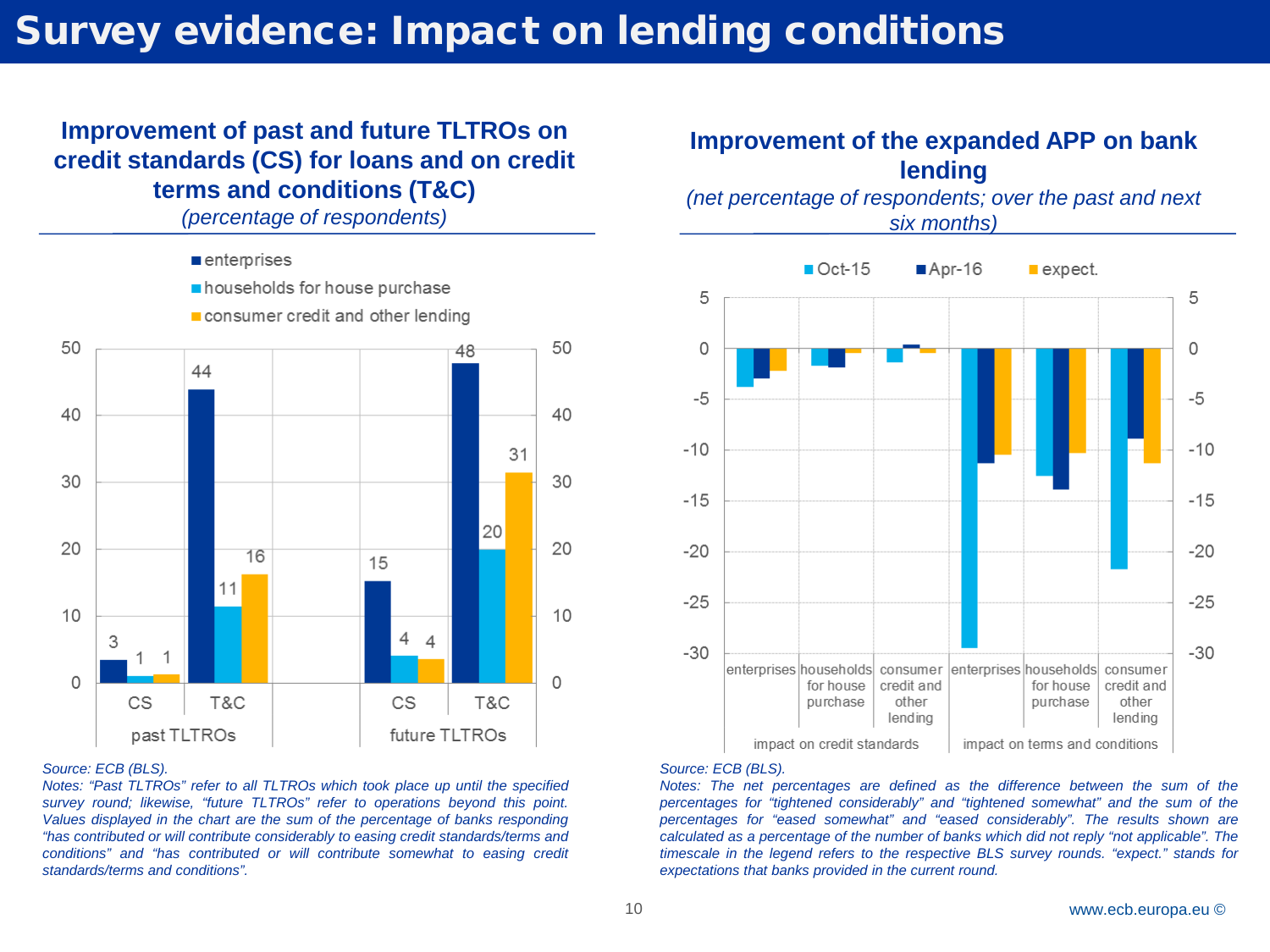## NIRP, APP, TLTRO eased borrowing terms across markets

### **Term structure, yields and financial prices since 4 June 2014 and impact of measures until March 2015**

*(exchange rates and Eurostoxx in percent; else in basis points)* 



#### *Sources: Bloomberg, ECB, ECB calculations.*

Notes: The impact of APP and TLTRO is estimated on the basis of an "controlled event-study" methodology which focuses on the announcement effects of the June-September package; see the EB article "The transmission of the ECB's recent non-standard monetary policy measures" (Issue 7/2015). The January 2015 APP impact is estimated on the basis of two event-studies exercises by considering a broad set of events that, starting from September 2014, have affected market expectations about the programme; see Altavilla, Carboni, and Motto (2015) "Asset purchase programmes and financial markets: lessons from the euro area" ECB WP No 1864, and De Santis (2015) mimeo. The ten-year government bond yield for the euro area refers to an indicator constructed by the ECB using the Nelson-Siegel-Svensson model, which includes all issuers and all ratings. The nominal effective exchange rate of the euro used in the estimation is that against the currencies of the EER-19 group of trading partners (Australia, Bulgaria, Canada, China, Croatia, the Czech Republic, Denmark, Hong Kong, Hungary, Japan, Norway, Poland, Romania, Singapore, South Korea, Sweden, Switzerland, the United Kingdom and the United States). For the TLTROs, the events are 8 May and 5 June 2014. For the APP, the exercise is based on 17 event dates. For 2014 the selected events are: 4, 12, 24 and 25 September; 2, 10 and 24 October; 6, 17, 21 and 27 November and 4 December. For 2015 the events are 2, 8, 14 *and 22 January and 5 March.*

*Latest observation: 26 September 2016.*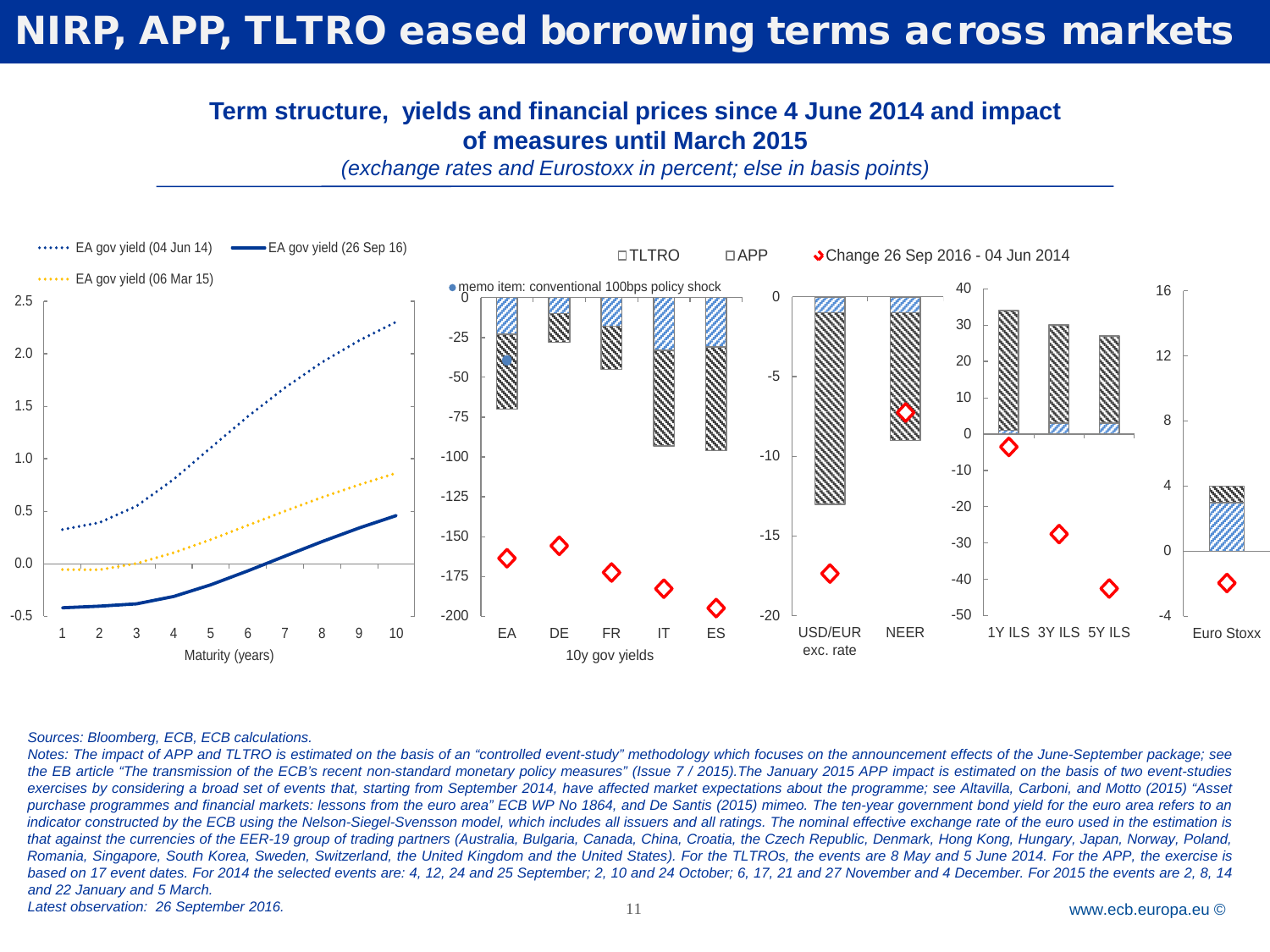## APP marked a break in real-time flow of economic data ...

### **Flow of macro-news and market-based inflation expectations**

*(Surprise index and Inflation swap-derived inflation expectations index, 4 June 2014=0)*



*Sources: Bloomberg and ECB. Latest observation: 26 September 2016.*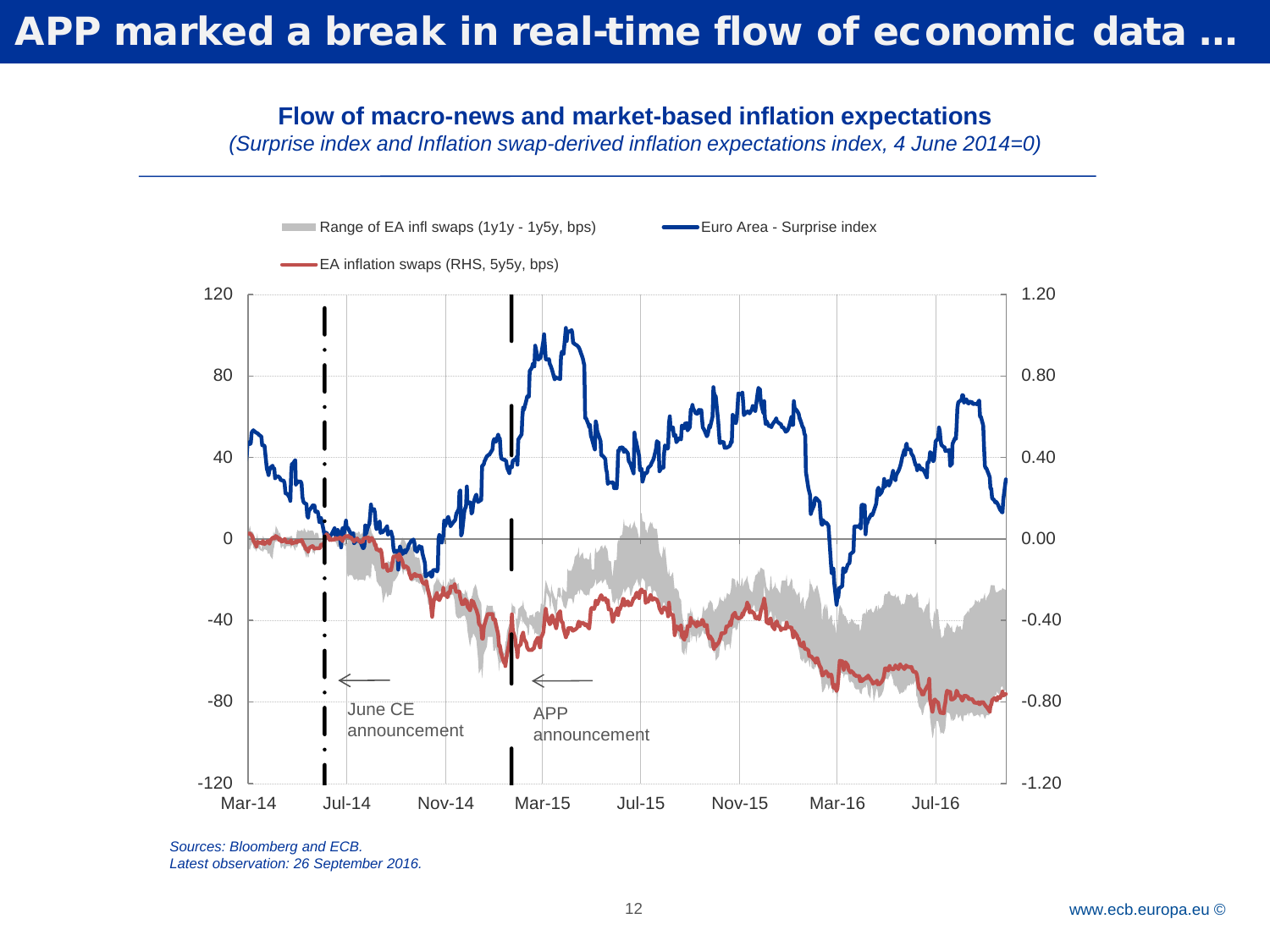## Inflection point for employment and real investment

### **Employment, unemployment and the PMI**

*(q-o-q % growth; index; % of labour force)*

**Real investment**

*(Index, 2008Q1 = 100)* 





*Sources: Eurostat and Markit. Note: The PMI is expressed as deviations from 50 divided by 10. Latest observation: 2016Q2 for employment, August 2016 for unemployment and April 2016 for the PMI.*

*Sources: Eurostat and ECB calculations Latest observation: 2016Q2.*